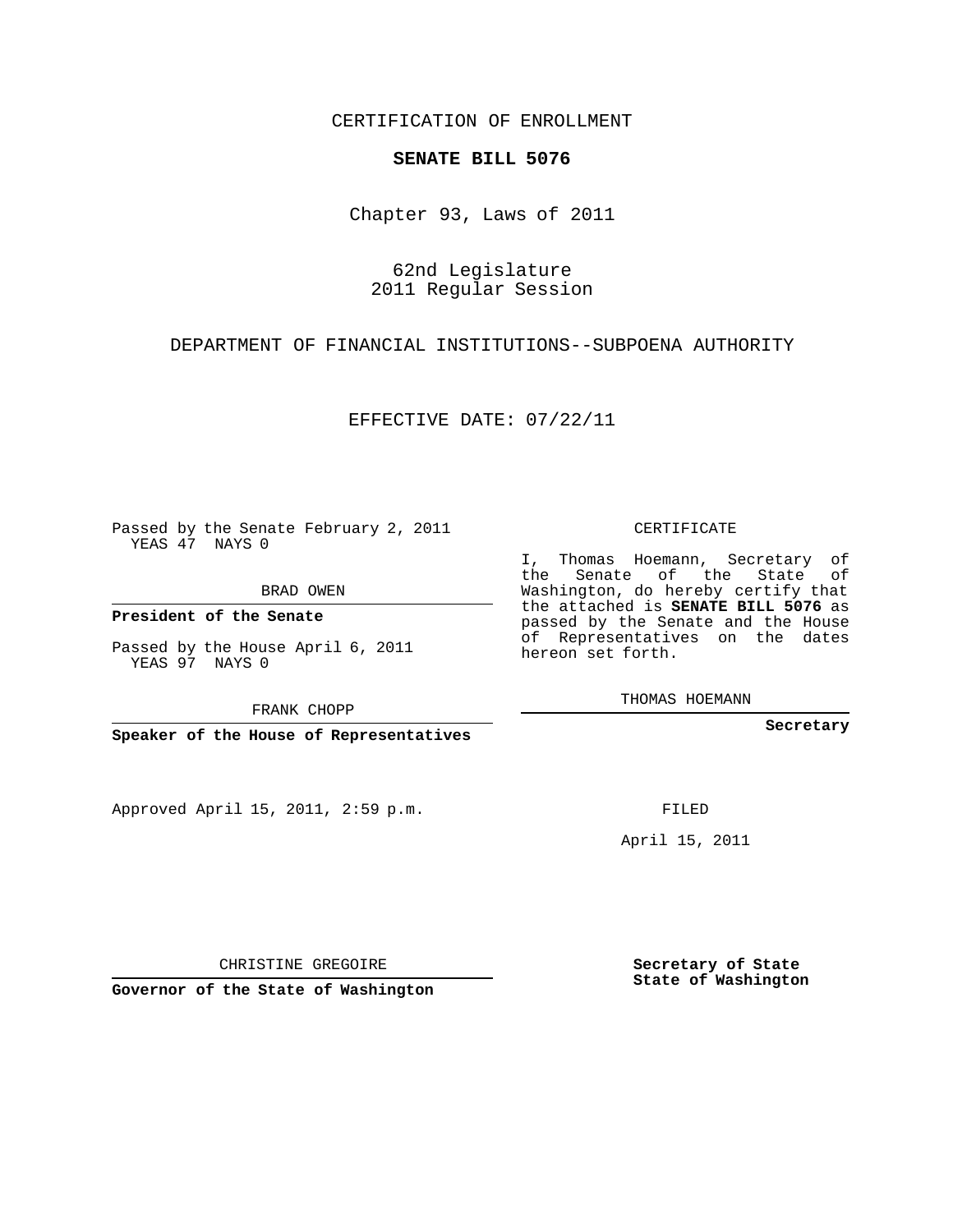## **SENATE BILL 5076** \_\_\_\_\_\_\_\_\_\_\_\_\_\_\_\_\_\_\_\_\_\_\_\_\_\_\_\_\_\_\_\_\_\_\_\_\_\_\_\_\_\_\_\_\_

\_\_\_\_\_\_\_\_\_\_\_\_\_\_\_\_\_\_\_\_\_\_\_\_\_\_\_\_\_\_\_\_\_\_\_\_\_\_\_\_\_\_\_\_\_

Passed Legislature - 2011 Regular Session

## **State of Washington 62nd Legislature 2011 Regular Session**

**By** Senators Hobbs, Benton, Prentice, Keiser, Haugen, Tom, Shin, Kline, and Roach; by request of Department of Financial Institutions

Read first time 01/12/11. Referred to Committee on Financial Institutions, Housing & Insurance.

 AN ACT Relating to the subpoena authority of the department of financial institutions; adding a new section to chapter 18.44 RCW; adding a new section to chapter 19.100 RCW; adding a new section to chapter 19.110 RCW; adding a new section to chapter 19.146 RCW; adding a new section to chapter 19.230 RCW; adding a new section to chapter 21.20 RCW; adding a new section to chapter 21.30 RCW; adding a new section to chapter 31.04 RCW; adding a new section to chapter 31.45 RCW; and creating a new section.

BE IT ENACTED BY THE LEGISLATURE OF THE STATE OF WASHINGTON:

 NEW SECTION. **Sec. 1.** The legislature finds that in the case of *State v. Miles,* the state supreme court held that Article I, section 7 of the state Constitution requires judicial review of a subpoena under some circumstances. The legislature intends to provide a process for the department to apply for court approval of an agency investigative subpoena that is authorized under law in cases when the agency seeks approval, or when court approval is required by Article I, section 7 of the state Constitution. The legislature does not intend to require court approval except when otherwise required by law or Article I, section 7 of the state Constitution.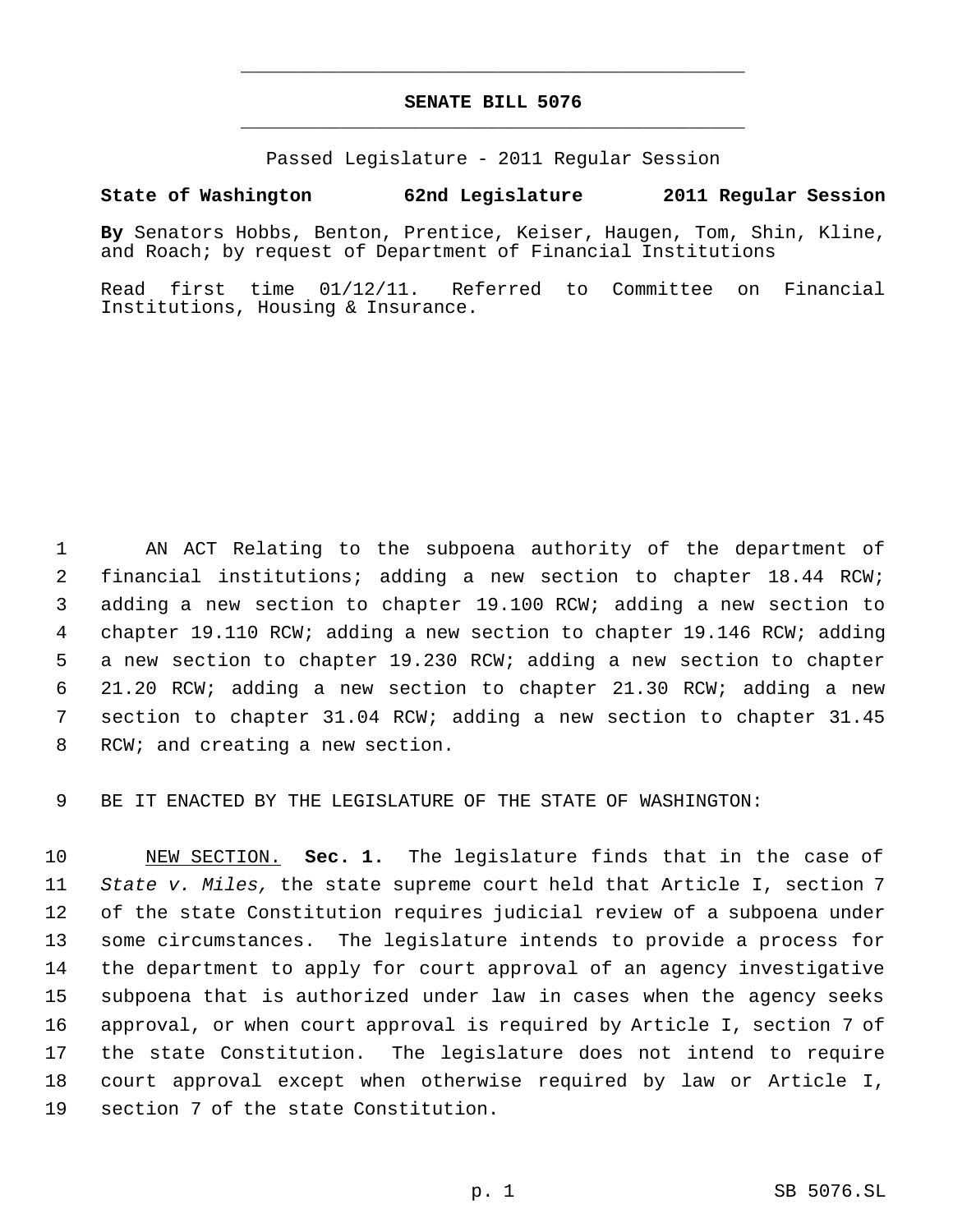NEW SECTION. **Sec. 2.** A new section is added to chapter 18.44 RCW to read as follows:

 (1) The director or authorized assistants may apply for and obtain a superior court order approving and authorizing a subpoena in advance of its issuance. The application may be made in the county where the subpoenaed person resides or is found, or the county where the subpoenaed documents, records, or evidence are located, or in Thurston county. The application must:

(a) State that an order is sought under this section;

 (b) Adequately specify the documents, records, evidence, or testimony; and

 (c) Include a declaration made under oath that an investigation is being conducted for a lawfully authorized purpose related to an investigation within the department's authority and that the subpoenaed documents, records, evidence, or testimony are reasonably related to an investigation within the department's authority.

 (2) When an application under this section is made to the satisfaction of the court, the court must issue an order approving the subpoena. An order under this subsection constitutes authority of law for the agency to subpoena the documents, records, evidence, or testimony.

 (3) The director or authorized assistants may seek approval and a court may issue an order under this section without prior notice to any person, including the person to whom the subpoena is directed and the person who is the subject of an investigation. An application for court approval is subject to the fee and process set forth in RCW 36.18.012(3).

 NEW SECTION. **Sec. 3.** A new section is added to chapter 19.100 RCW to read as follows:

 (1) The director or authorized assistants may apply for and obtain a superior court order approving and authorizing a subpoena in advance of its issuance. The application may be made in the county where the subpoenaed person resides or is found, or the county where the subpoenaed documents, records, or evidence are located, or in Thurston county. The application must:

(a) State that an order is sought under this section;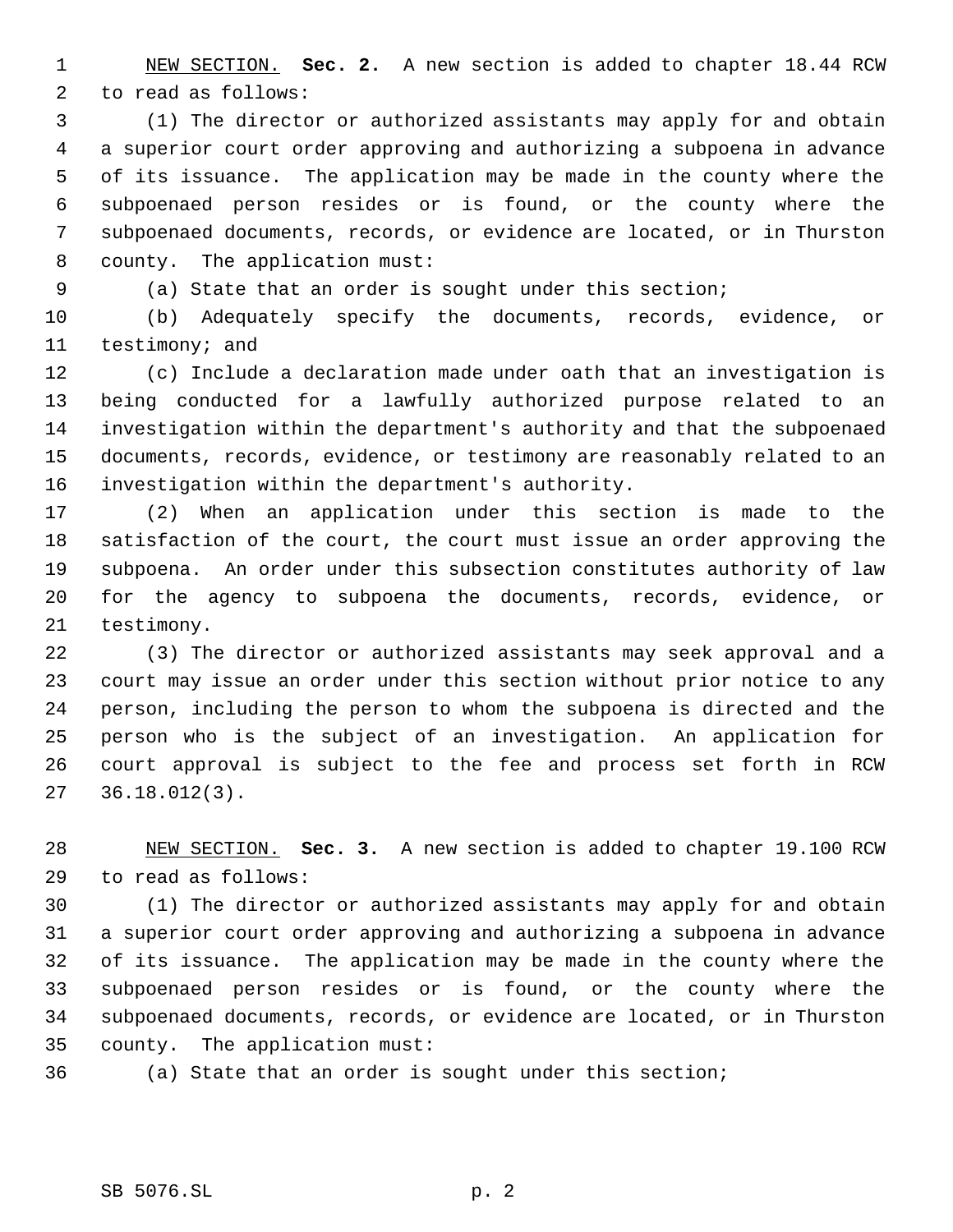(b) Adequately specify the documents, records, evidence, or testimony; and

 (c) Include a declaration made under oath that an investigation is being conducted for a lawfully authorized purpose related to an investigation within the department's authority and that the subpoenaed documents, records, evidence, or testimony are reasonably related to an investigation within the department's authority.

 (2) When an application under this section is made to the satisfaction of the court, the court must issue an order approving the subpoena. An order under this subsection constitutes authority of law for the agency to subpoena the documents, records, evidence, or testimony.

 (3) The director or authorized assistants may seek approval and a court may issue an order under this section without prior notice to any person, including the person to whom the subpoena is directed and the person who is the subject of an investigation. An application for court approval is subject to the fee and process set forth in RCW 36.18.012(3).

 NEW SECTION. **Sec. 4.** A new section is added to chapter 19.110 RCW to read as follows:

 (1) The director or authorized assistants may apply for and obtain a superior court order approving and authorizing a subpoena in advance of its issuance. The application may be made in the county where the subpoenaed person resides or is found, or the county where the subpoenaed documents, records, or evidence are located, or in Thurston county. The application must:

(a) State that an order is sought under this section;

 (b) Adequately specify the documents, records, evidence, or testimony; and

 (c) Include a declaration made under oath that an investigation is being conducted for a lawfully authorized purpose related to an investigation within the department's authority and that the subpoenaed documents, records, evidence, or testimony are reasonably related to an investigation within the department's authority.

 (2) When an application under this section is made to the satisfaction of the court, the court must issue an order approving the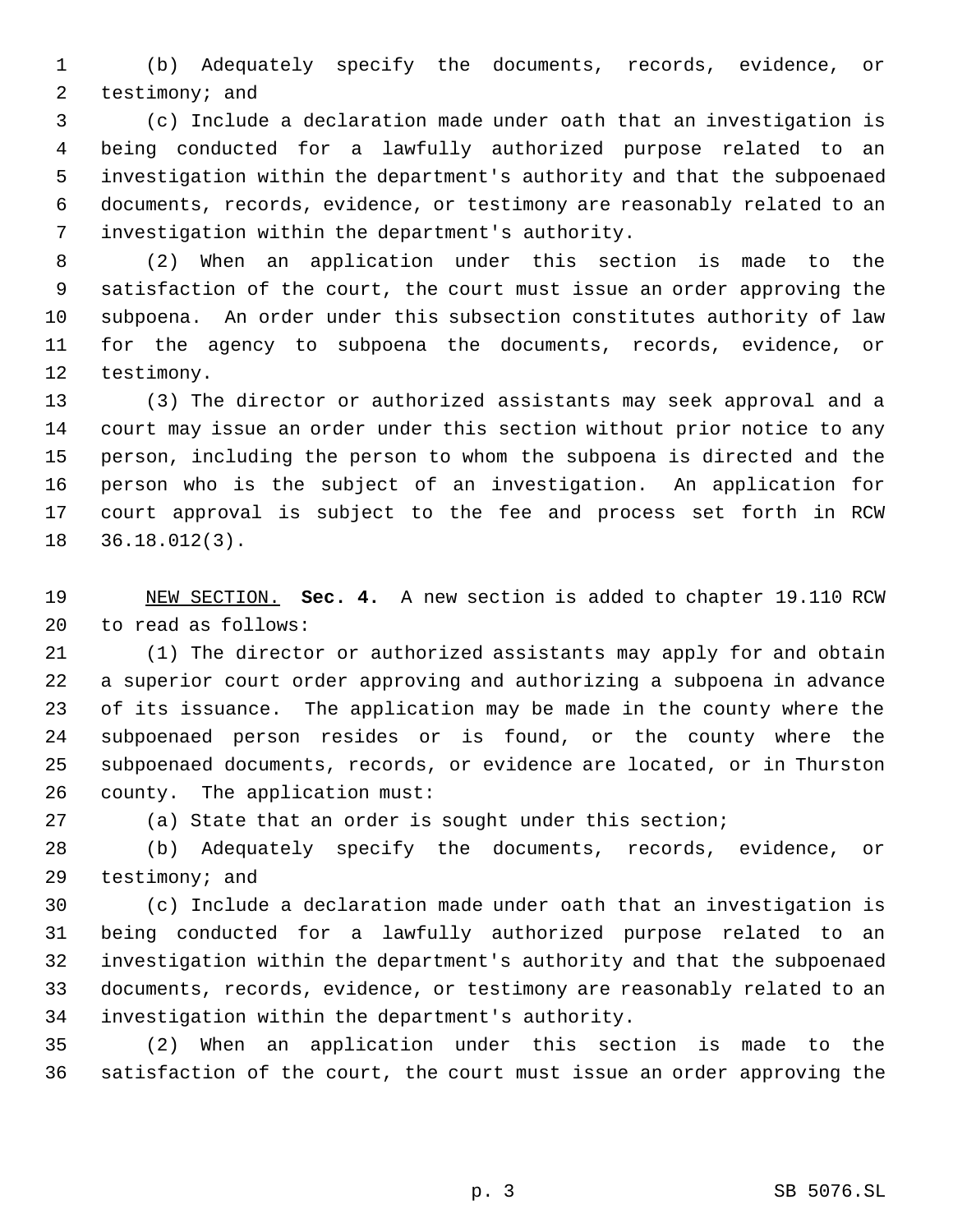subpoena. An order under this subsection constitutes authority of law for the agency to subpoena the documents, records, evidence, or testimony.

 (3) The director or authorized assistants may seek approval and a court may issue an order under this section without prior notice to any person, including the person to whom the subpoena is directed and the person who is the subject of an investigation. An application for court approval is subject to the fee and process set forth in RCW 36.18.012(3).

 NEW SECTION. **Sec. 5.** A new section is added to chapter 19.146 RCW to read as follows:

 (1) The director or authorized assistants may apply for and obtain a superior court order approving and authorizing a subpoena in advance of its issuance. The application may be made in the county where the subpoenaed person resides or is found, or the county where the subpoenaed documents, records, or evidence are located, or in Thurston county. The application must:

(a) State that an order is sought under this section;

 (b) Adequately specify the documents, records, evidence, or testimony; and

 (c) Include a declaration made under oath that an investigation is being conducted for a lawfully authorized purpose related to an investigation within the department's authority and that the subpoenaed documents, records, evidence, or testimony are reasonably related to an investigation within the department's authority.

 (2) When an application under this section is made to the satisfaction of the court, the court must issue an order approving the subpoena. An order under this subsection constitutes authority of law for the agency to subpoena the documents, records, evidence, or testimony.

 (3) The director or authorized assistants may seek approval and a court may issue an order under this section without prior notice to any person, including the person to whom the subpoena is directed and the person who is the subject of an investigation. An application for court approval is subject to the fee and process set forth in RCW 36.18.012(3).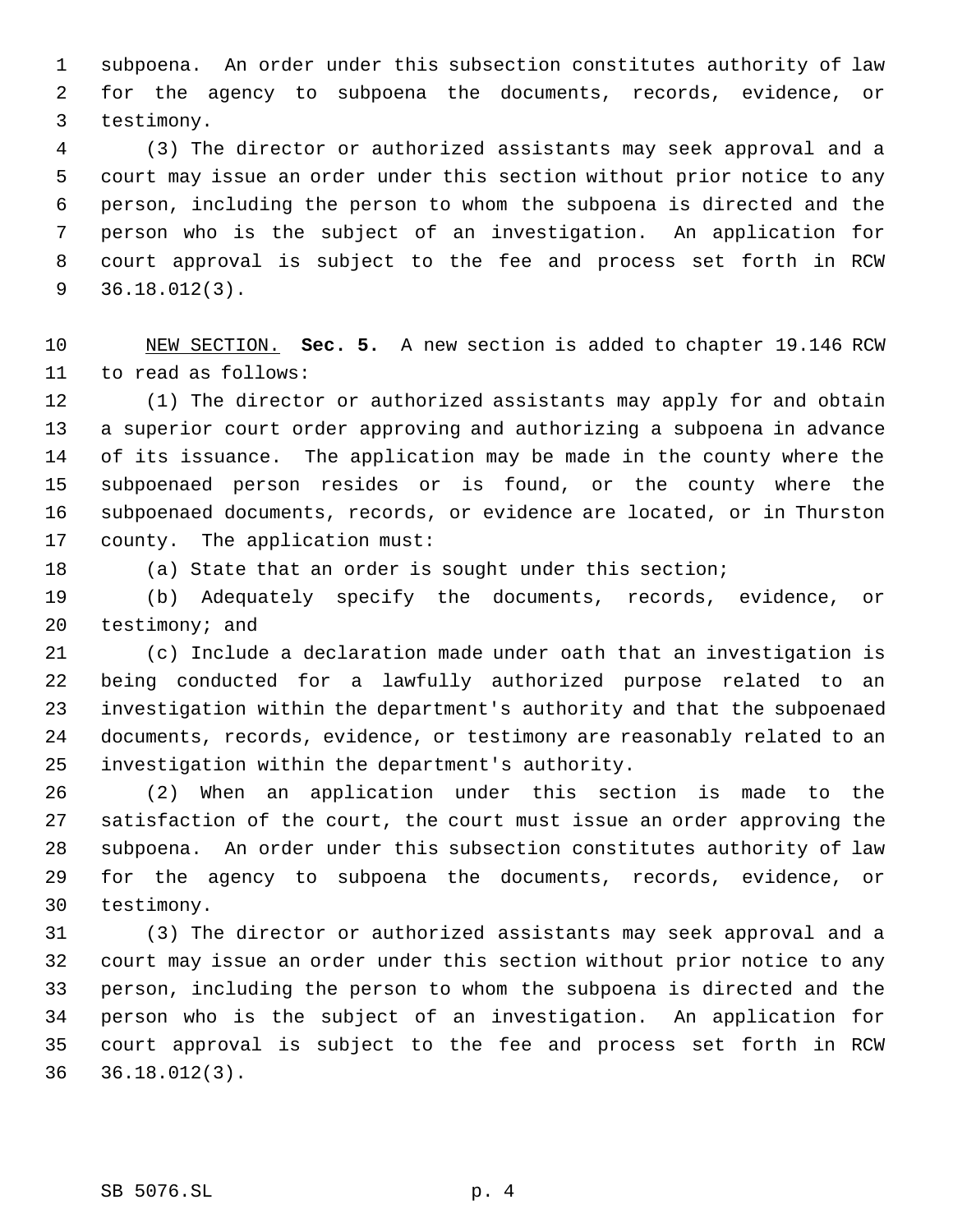NEW SECTION. **Sec. 6.** A new section is added to chapter 19.230 RCW to read as follows:

 (1) The director or authorized assistants may apply for and obtain a superior court order approving and authorizing a subpoena in advance of its issuance. The application may be made in the county where the subpoenaed person resides or is found, or the county where the subpoenaed documents, records, or evidence are located, or in Thurston county. The application must:

(a) State that an order is sought under this section;

 (b) Adequately specify the documents, records, evidence, or testimony; and

 (c) Include a declaration made under oath that an investigation is being conducted for a lawfully authorized purpose related to an investigation within the department's authority and that the subpoenaed documents, records, evidence, or testimony are reasonably related to an investigation within the department's authority.

 (2) When an application under this section is made to the satisfaction of the court, the court must issue an order approving the subpoena. An order under this subsection constitutes authority of law for the agency to subpoena the documents, records, evidence, or testimony.

 (3) The director or authorized assistants may seek approval and a court may issue an order under this section without prior notice to any person, including the person to whom the subpoena is directed and the person who is the subject of an investigation. An application for court approval is subject to the fee and process set forth in RCW 36.18.012(3).

 NEW SECTION. **Sec. 7.** A new section is added to chapter 21.20 RCW to read as follows:

 (1) The director or authorized assistants may apply for and obtain a superior court order approving and authorizing a subpoena in advance of its issuance. The application may be made in the county where the subpoenaed person resides or is found, or the county where the subpoenaed documents, records, or evidence are located, or in Thurston county. The application must:

(a) State that an order is sought under this section;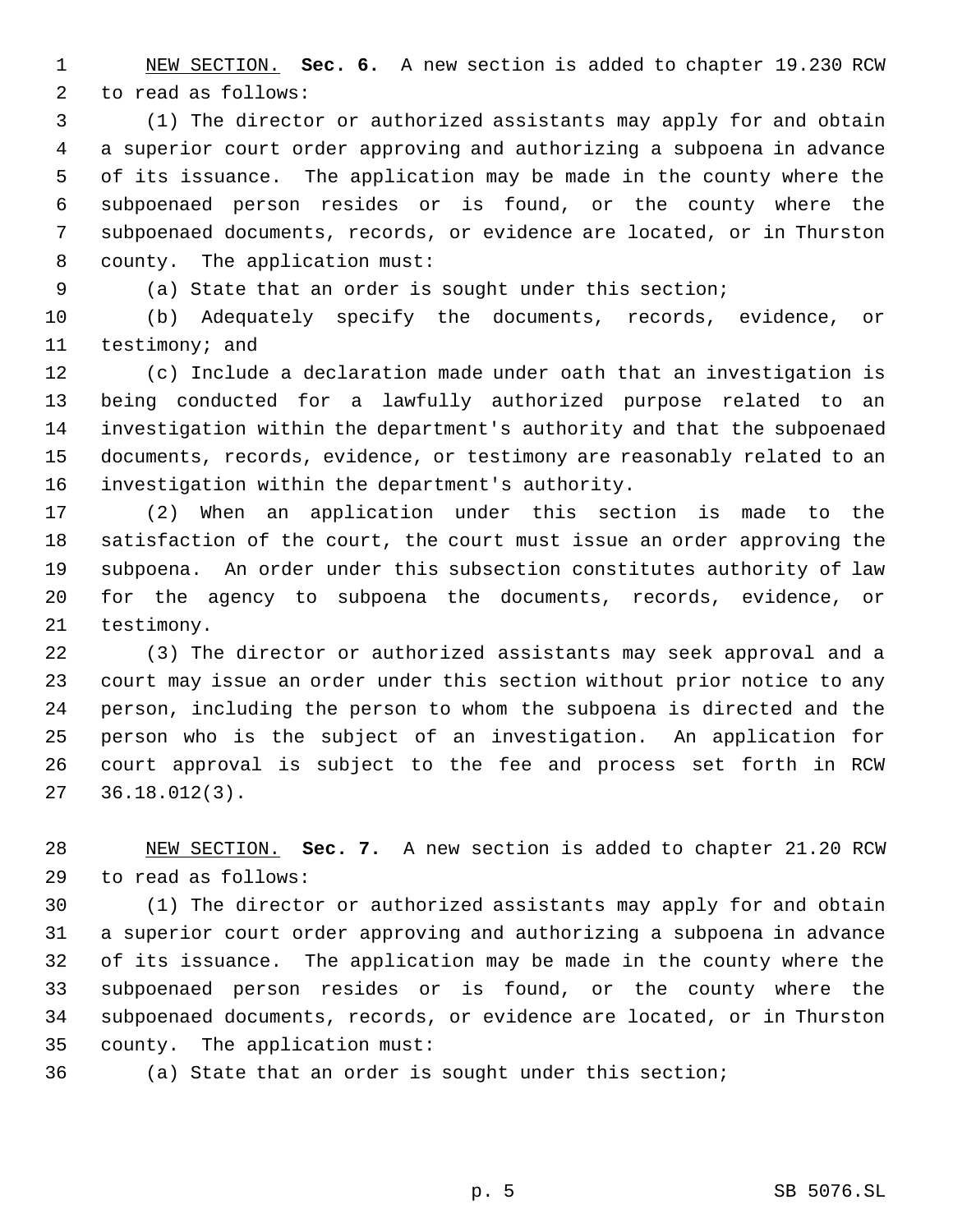(b) Adequately specify the documents, records, evidence, or testimony; and

 (c) Include a declaration made under oath that an investigation is being conducted for a lawfully authorized purpose related to an investigation within the department's authority and that the subpoenaed documents, records, evidence, or testimony are reasonably related to an investigation within the department's authority.

 (2) When an application under this section is made to the satisfaction of the court, the court must issue an order approving the subpoena. An order under this subsection constitutes authority of law for the agency to subpoena the documents, records, evidence, or testimony.

 (3) The director or authorized assistants may seek approval and a court may issue an order under this section without prior notice to any person, including the person to whom the subpoena is directed and the person who is the subject of an investigation. An application for court approval is subject to the fee and process set forth in RCW 36.18.012(3).

 NEW SECTION. **Sec. 8.** A new section is added to chapter 21.30 RCW to read as follows:

 (1) The director or authorized assistants may apply for and obtain a superior court order approving and authorizing a subpoena in advance of its issuance. The application may be made in the county where the subpoenaed person resides or is found, or the county where the subpoenaed documents, records, or evidence are located, or in Thurston county. The application must:

(a) State that an order is sought under this section;

 (b) Adequately specify the documents, records, evidence, or testimony; and

 (c) Include a declaration made under oath that an investigation is being conducted for a lawfully authorized purpose related to an investigation within the department's authority and that the subpoenaed documents, records, evidence, or testimony are reasonably related to an investigation within the department's authority.

 (2) When an application under this section is made to the satisfaction of the court, the court must issue an order approving the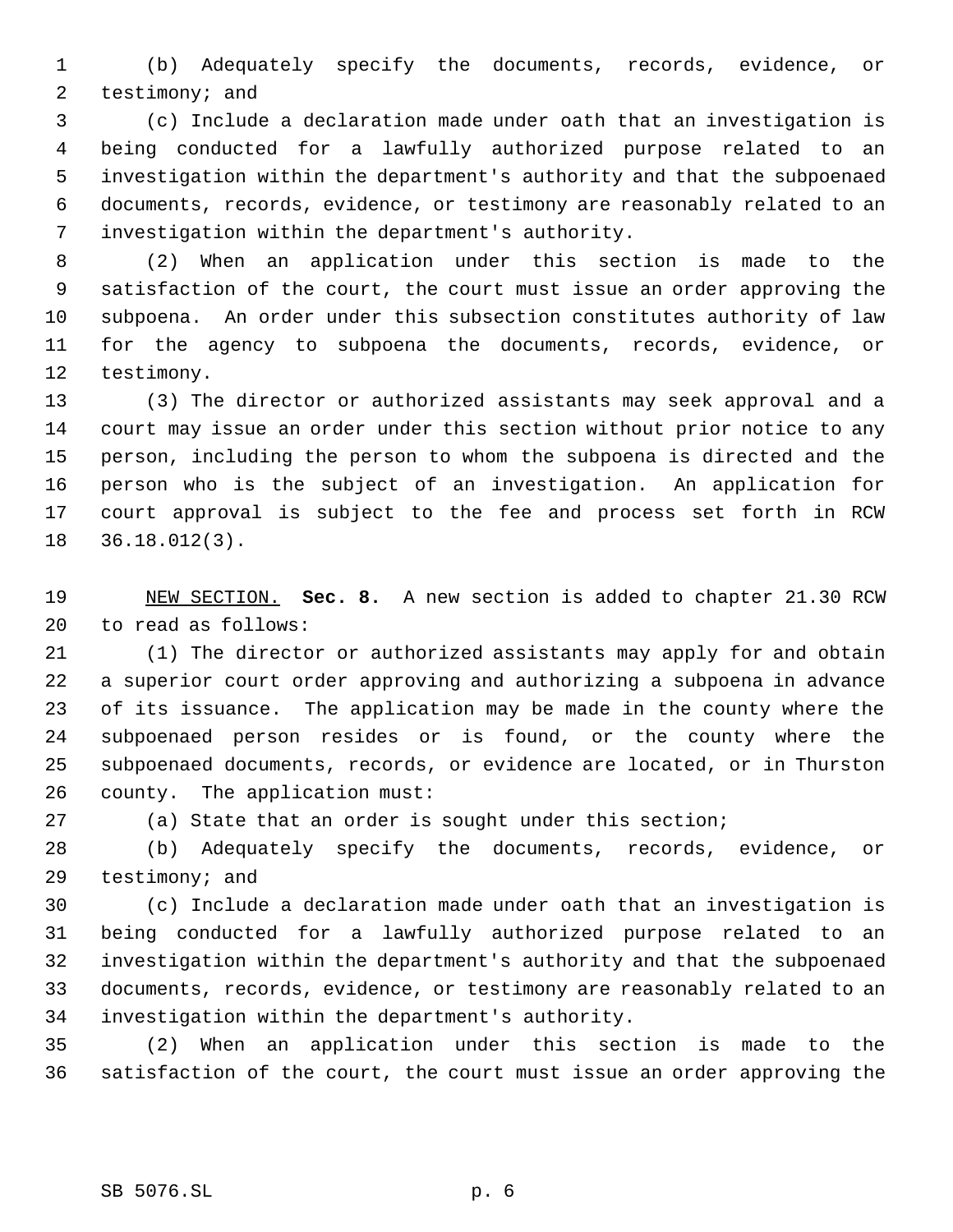subpoena. An order under this subsection constitutes authority of law for the agency to subpoena the documents, records, evidence, or testimony.

 (3) The director or authorized assistants may seek approval and a court may issue an order under this section without prior notice to any person, including the person to whom the subpoena is directed and the person who is the subject of an investigation. An application for court approval is subject to the fee and process set forth in RCW 36.18.012(3).

 NEW SECTION. **Sec. 9.** A new section is added to chapter 31.04 RCW to read as follows:

 (1) The director or authorized assistants may apply for and obtain a superior court order approving and authorizing a subpoena in advance of its issuance. The application may be made in the county where the subpoenaed person resides or is found, or the county where the subpoenaed documents, records, or evidence are located, or in Thurston county. The application must:

(a) State that an order is sought under this section;

 (b) Adequately specify the documents, records, evidence, or testimony; and

 (c) Include a declaration made under oath that an investigation is being conducted for a lawfully authorized purpose related to an investigation within the department's authority and that the subpoenaed documents, records, evidence, or testimony are reasonably related to an investigation within the department's authority.

 (2) When an application under this section is made to the satisfaction of the court, the court must issue an order approving the subpoena. An order under this subsection constitutes authority of law for the agency to subpoena the documents, records, evidence, or testimony.

 (3) The director or authorized assistants may seek approval and a court may issue an order under this section without prior notice to any person, including the person to whom the subpoena is directed and the person who is the subject of an investigation. An application for court approval is subject to the fee and process set forth in RCW 36.18.012(3).